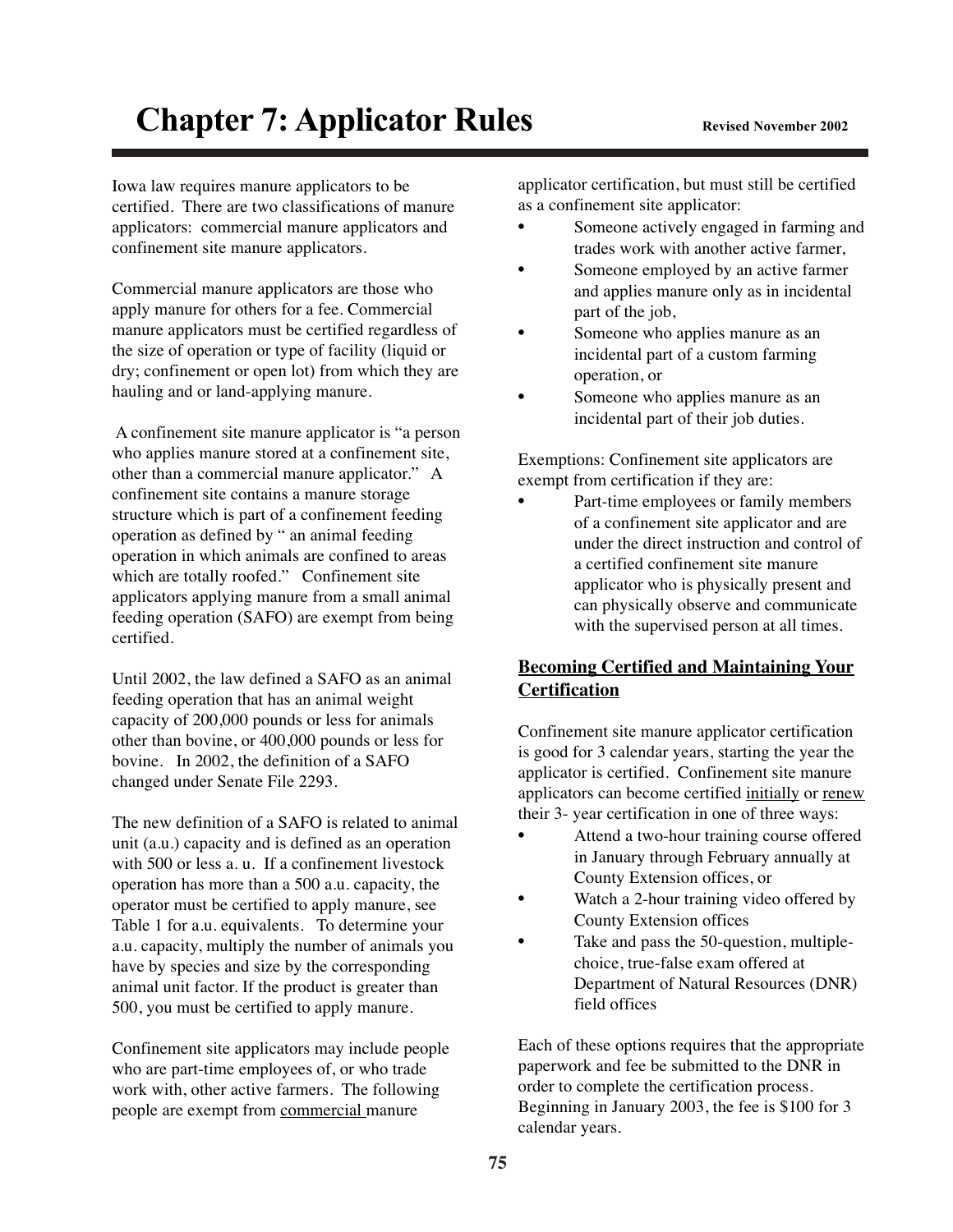Applicators who are applying for their initial certification or who are renewing their license by choosing the training option must maintain their certification by attending 2-hours of continuing education each year of the three-year certification period. If they do not attend 2-hours of continuing education annually, they will be required to take and pass the exam prior to renewing their certificates. To renew a confinement site manure applicator certificate applicators must:

- send the renewal request on the DNR form prior to or postmarked by March 1.
- include the renewal fee, and
- pass the exam or attend the continuing education courses.

Applicators who choose to take the exam to become initially certified, are not required to attend 2 hours of continuing education each year. Once they pass the exam, their certification is good for three calendar years. At the end of the three-year period, they may choose to test again to recertify or they may choose to begin the next certification period by attending a training session annually.

Applicators who are required to take the exam to recertify due to a missed training session during their three-year certificate will have to take the exam, pass it and renew their certificate by testing or training prior to March 1 in the year after their license expires. Applicators who are required to take the exam will receive a letter from DNR. Applicators who fail the exam may take it again on another day. If the applicator fails the test twice, they must attend a training session to be eligible to renew their certificate. Applicators who fulfill past training requirements by testing (or training), may then choose to take an exam again a different day to begin their next 3-year certification cycle.

If applicators who are required to take the exam to recertify, choose not to take the consecutive exam to begin their next certification cycle, they can attend 2 hours of continuing education for each year of their certification (including the year in which they take the exam) in order to avoid taking the exam again at the end of their 3-year certification period. New applicators can take the exam or view the 2 hour videotape at any time during the calendar year to become initially certified.

### **Uniform Certification Deadline**

Starting in 2002, all certificates begin and end based on a calendar year. This means all confinement site manure applicator certifications expire December 31<sup>st</sup> of the third year of the license. Confinement site applicators have until March 1 of the following year to apply manure without being certified. After March 1 confinement site applicators who are renewing their certificates cannot apply manure until they pass the exam or watch the training video and send in the required form and fee for renewal. Any renewal that is postmarked after March 1 of the year following the expiration date will be charged an additional late fee of \$12.50 by the DNR and will not receive their certificate until all fees are paid.

Confinement site applicators that have never been certified can become certified at any time of year by completing one of the options listed above, but their certificate will expire on December 31 of the third year of the certification.

Example: Joe Smith has expanded his swine finishing operation and is now required to be certified to apply manure. He decides to watch the 2-hour training video at his county extension office on August 13, 2002. Joe watches the video, completes the appropriate paperwork and submits the paperwork and the fee to DNR on the same day he watches the video. Joe's license will expire on December 31<sup>st</sup> of the third year or December 31, 2004 (not on August 13, 2005). He will have until March 1, 2005 to complete the first of his three annual training sessions (or pass a test) and apply for his renewal certificate. If his application is postmarked after March 1, 2005, he will be assessed the late fee of \$12.50.

Confinement site manure applicators who wish to become certified by taking and passing the exam must schedule an appointment at the DNR field offices to take the exam. They must bring a #2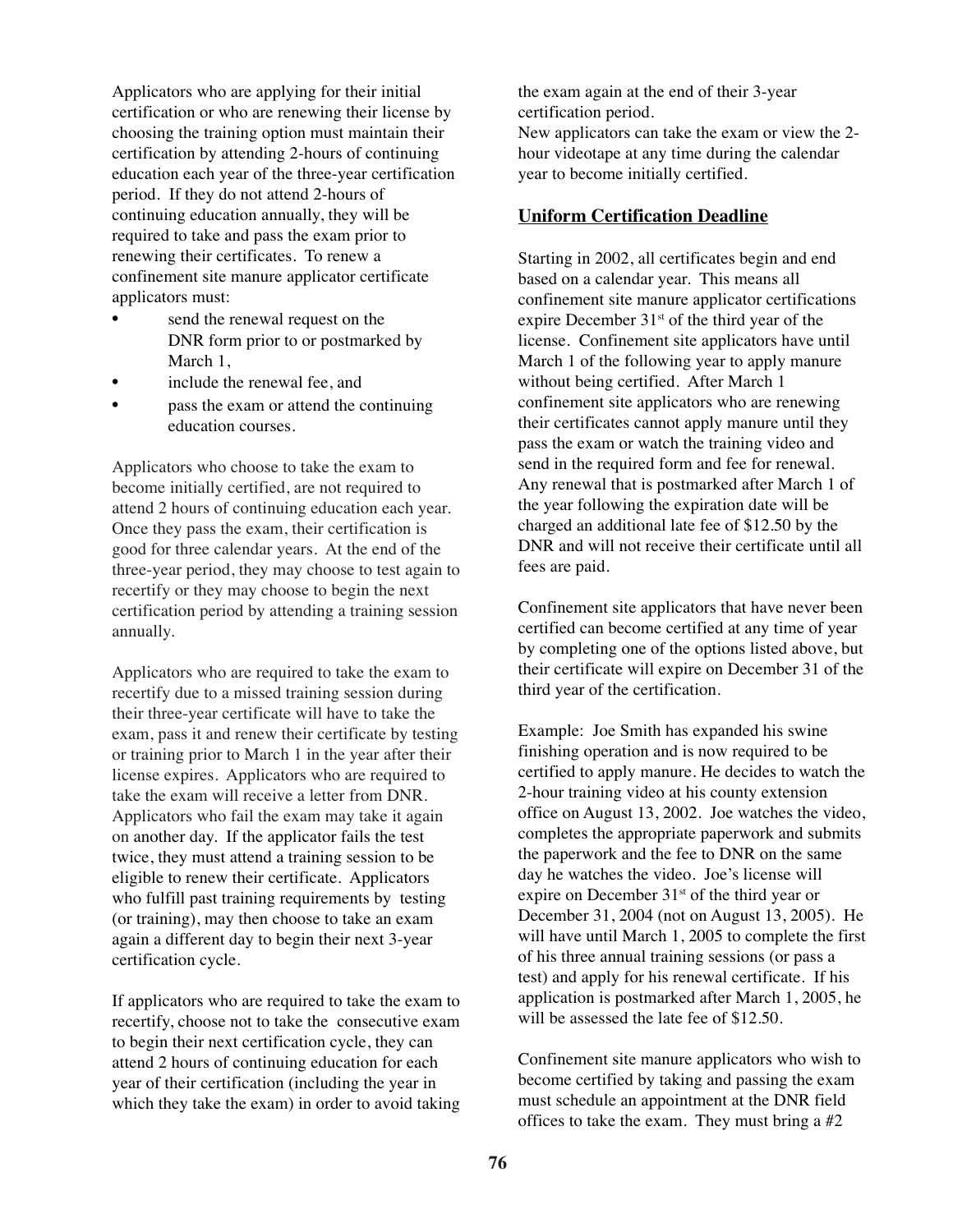lead pencil and photo identification to the office. Applicators who fail the exam may take the test on a different day. There is no fee to take the exam. To schedule an appointment to take the exam contact one of the DNR field offices listed in Table 2. If the exam for initial certification is passed, the applicator must send the completed application form and the fee to DNR prior to manure application.

# **Requirements for Manure Applicators**

All confinement site applicators must comply with state regulations for land application of manure. These regulations include following the requirements of their manure management plan, maintaining application records, observing and implementing separation distances for land application of manure and reporting releases to the DNR.

#### **Manure Management Plans**

Manure management plans formally outline when, where and how the manure from a livestock operation will be applied for confinement operations built or expanded since May 31, 1985 with more than 500 a.u. Manure management plans are not required for open feedlots or for SAFOs. SAFOs are defined as having 500 or less a.u. Table 1 gives facility size requirements by species and species size for facilities that need manure management plans.

Manure management plans are currently based on the nitrogen needs of the crops to be grown. In 2002, the Iowa Legislature passed Senate File 2293 that calls for manure management plans in the future to be developed based on the Phosphorus Index. It is anticipated that these rules and phosphorus-based plans will be phased in over several years beginning in July 2003. Until those rules are developed, livestock producers should develop manure management plans based on the nitrogen uptake of crops.

A manure management plan is a legal document developed by the livestock producer or by a consultant hired by the producer. The plan must outline how manure from the operation will be applied so that it does not cause pollution. In

addition to defining the amount of manure that will be applied it defines:

- The owner and name of the confinement feeding operation, including the mailing address and phone number
- The contact person for the confinement feeding operation, including the mailing address and phone number
- Animal unit capacity
- Location of confinement feeding operation (indicated on the plat map) and by legal description
- Estimate of animal production and manure volume or weight produced
- Total nitrogen available for application from the confinement operation
- The optimum yield and the nitrogen usage rate for the crops indicated in the crop schedule
- Manure application methods and timing of the application
- Calculations to determine the land area required for manure application
- Location of manure application areas
- Manure easements between livestock producers and landowner, if the land is not owned or rented by the owner of the confinement facility
- Methods, structures or practices that will be used to reduce soil loss and potential water pollution on highly erodible land (HEL).
- Methods or practices that will be used to reduce odor if spray irrigation equipment is used

Manure management plans required by the DNR must be submitted on DNR forms. These forms are available at DNR field offices. The forms may also be downloaded off the web at this site: http://www.state.ia.us/dnr/organiza/epd/wastewtr/ feedlot/manure.htm

Manure management plans are public record and can be accessed by anyone requesting a copy. However, updates of the plan and application records are confidential, but must be provided to DNR staff upon request and can be made public under specific conditions.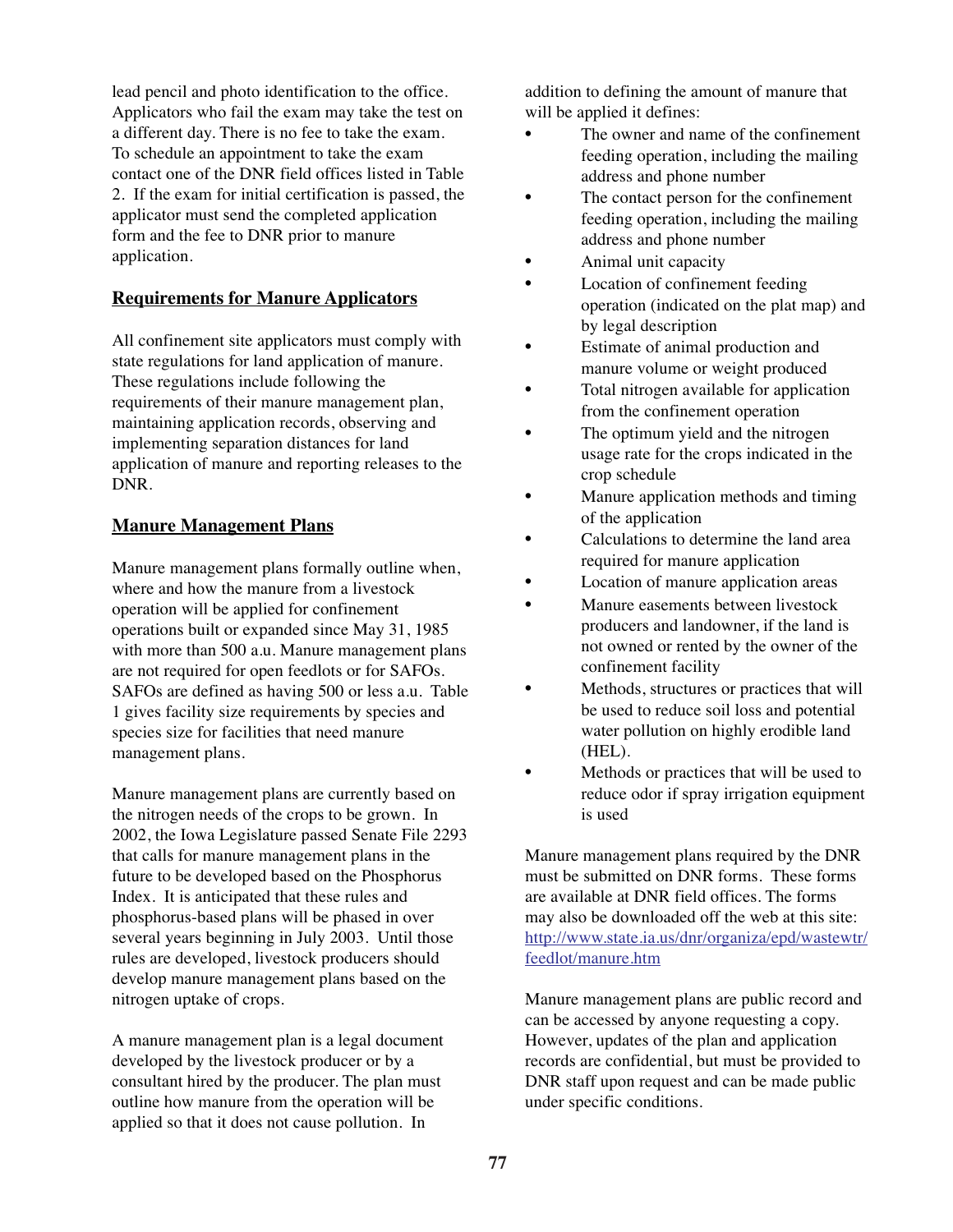Note: Because Iowa law is in the process of changing from manure management plans based on crop nitrogen needs to some type of planning process based on phosphorus, the link to the manure plans page above still contains the original plan forms and instructions based on the nitrogen requirement of crops. Please check with DNR regarding fees and paperwork required to submit a manure management plan.

Manure Management Plans should be submitted to:

Iowa Department of Natural Resources Environmental Services Division Wallace State Office Building 900 East Grand Ave. Des Moines, IA 50319-0034

A copy of the current manure management plan must be kept on file at the site of the confinement feeding operation. Other arrangements acceptable to the DNR can be made so that a copy of the current plan be made available to DNR within two working days after being requested by DNR. The manure management plan and easements (if required) must be updated prior to applying manure on any land not in the current plan. The manure management plan must also be updated prior to any changes in the application rate or method.

Effective February 13, 2002, all manure management plans for newly constructed sites or newly expanded sites need to be submitted to the County Board of Supervisors in the county where the operation is located. In addition, proof that the plan was submitted to the County Board of Supervisors must be sent with the manure management plan when it is submitted to the DNR. DNR requires you keep a copy of the plan you submit to the County Board of Supervisors and the DNR for your records. DNR is required to approve or disapprove a new manure management plan within 60 days of receiving the complete plan. DNR is required to approve or disapprove an updated plan for an expanded site within 30 days of receiving the complete plan.

Beginning on March 1, 2003, the DNR will require annual submission of manure management plans. The process by which this annual

submission requirement is going to be accomplished is currently being developed. DNR plans to offer both an electronic submission format and the option of submitting a paper copy. Please consult the DNR if you have questions about this requirement. Also beginning March 1, 2003, manure management plans will need to be submitted annually to the DNR, the county board of supervisors where the confinement is located, and to the county board of supervisors where the manure is applied.

Currently, Iowa law requires any person submitting an original manure management plan to include the \$250 manure management plan filing fee. The following two fees are proposed at the time of this printing: 1) annual compliance fee and 2) indemnity fee.

The annual manure management plan submission shall include an annual compliance fee of \$0.15 per a.u. based on the a.u. capacity for the site covered by the manure management plan. If the person submitting the manure management plan is a contract producer, the active contractor shall pay the annual compliance fee. An indemnity fee of \$0.10 per a.u. is required of persons submitting an original manure management plan or for people expanding a facility and filing an updated manure management plan.

#### **Application Records**

Confinement site applicators are required to keep records of manure application for three years following the year of application or for the length of the crop rotation, whichever is greater. Application records should be maintained by the site of the confinement feeding operation unless other arrangements acceptable to the DNR have been made so that a copy of the application records can be made available to the DNR within two working days after being requested by DNR.

Application records must include the following information:

- Methods of application
- Date(s) when the manure from the confinement facility was applied or sold
- Location of the field (legal description) and number of acres where the manure was applied
- The manure application rate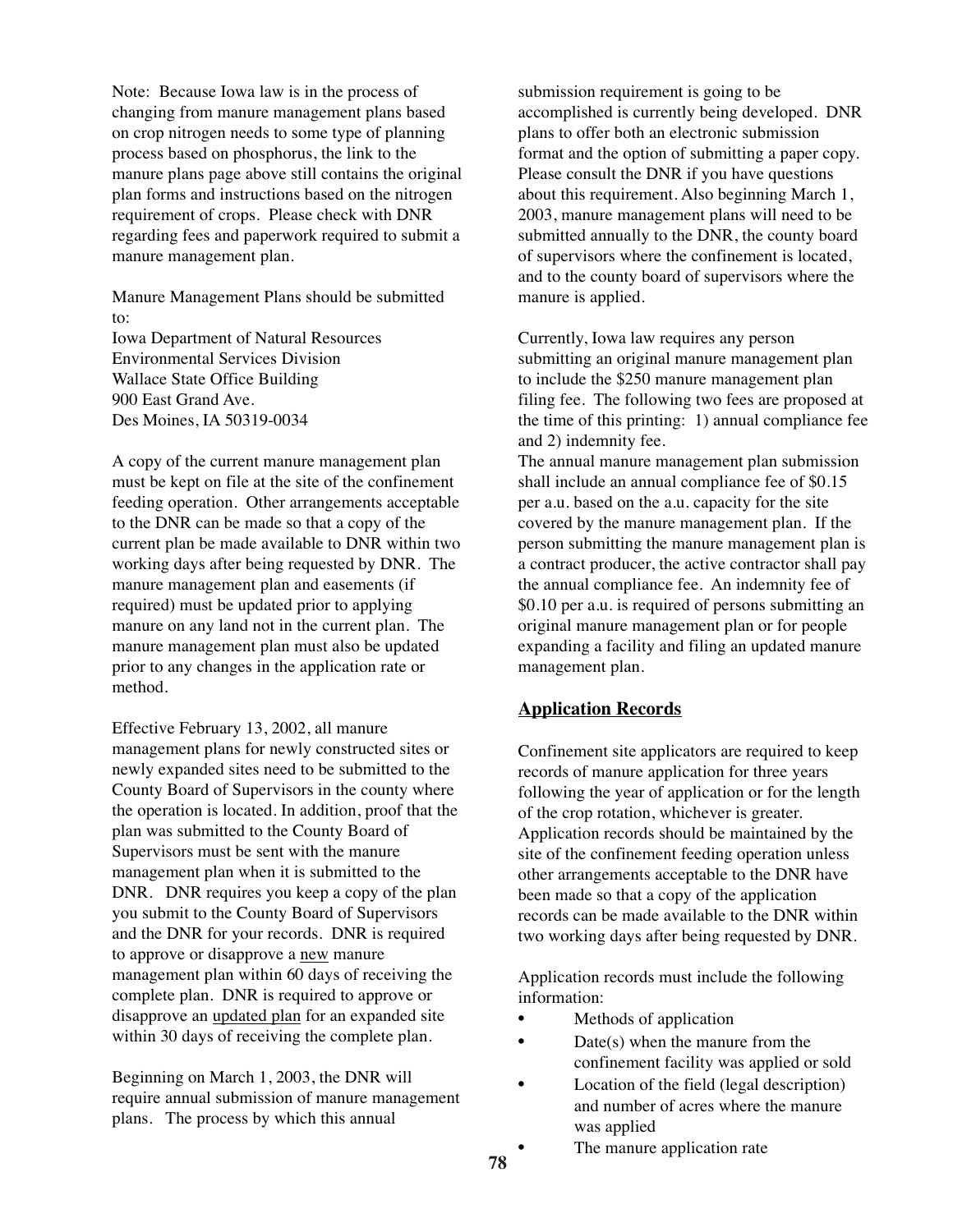The DNR may inspect manure management plans and application records at any time. Manure application records that are maintained at the confinement site are confidential and can only be made public under specific conditions, but must be provided for inspection to DNR staff upon request.

# **Separation Distances for Land Application of Manure**

Separation distances for land application of manure are defined by type of manure, type of operation, the method of application that is used and the defined protected area. Please see tables 3, 4, and 5 at the end of this chapter for a list of separation distances. In addition to the state regulations for separation distances for land application of manure, a recommended, but not required practice is to avoid application within 200 feet of (and draining into) a surface intake for a tile line.

Please see the following list of recommended application practices:

- Manure application on frozen or snowcovered ground should be avoided if possible. If manure is applied on frozen or snow-covered ground, it should be restricted to slopes of 4 percent or less where adequate erosion control practices exist.
- Manure application on cropland subject to flooding more than one year in 10 should be incorporated or injected within 24 hours.
- On cropland with a slope of more than 10 percent, manure should be applied only where adequate erosion control measures exist.

# **Reporting Spills and Releases**

Iowa law requires that manure spills and releases be reported to the DNR as soon as possible but not more than 6 hours after the onset or discovery of the spill or release. A release is defined as "an actual, imminent or probable discharge of manure from an animal feeding operation structure to surface water, groundwater, drainage tile line or intake, or to a designated area resulting from storing, handling, transporting or land-applying manure." See Table 4 for a list of designated areas. During normal business hours spills and releases should be reported to your local DNR field office. See Table 2 for contact information. Spills and releases that occur after normal business hours, or on weekends or Holidays should be reported to **(515) 281-8694** and to the local sheriff's office or police department.

If you are not sure who to call or how to contact somebody, please call your local sheriff's department or call 911 and ask them to report the spill to the appropriate agencies.

These materials were developed in cooperation with the Iowa Department of Natural Resources. Materials were adapted from DNR-116 (Revised 11/02) and DNR-113 (Revised 10/02).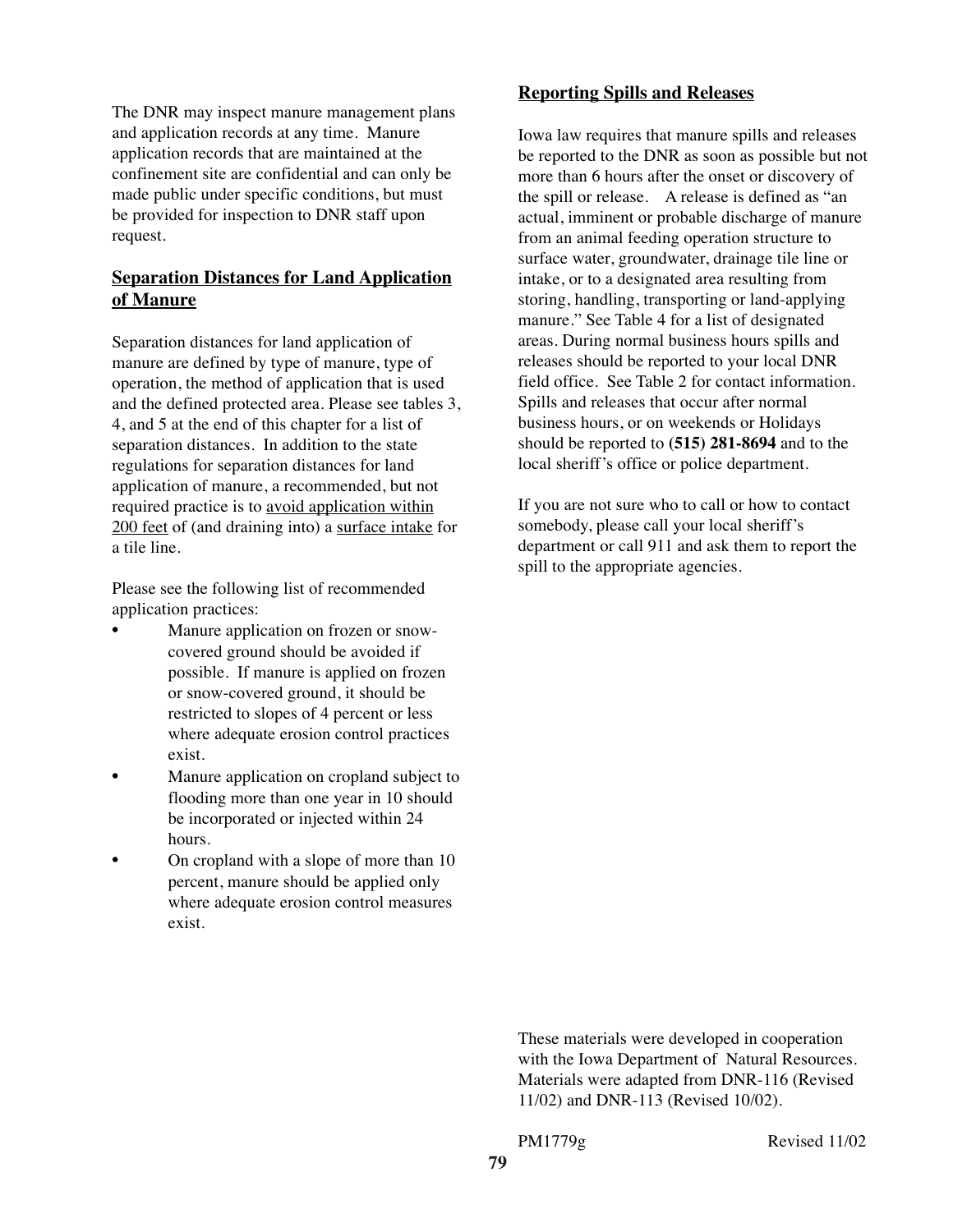| operation (SAFO) under the new law and previous law. |                                                                                                                                                                                     |                                             |                                                     |                                                             |                                                                                                |  |
|------------------------------------------------------|-------------------------------------------------------------------------------------------------------------------------------------------------------------------------------------|---------------------------------------------|-----------------------------------------------------|-------------------------------------------------------------|------------------------------------------------------------------------------------------------|--|
|                                                      |                                                                                                                                                                                     |                                             |                                                     | New Law<br>Previous Law                                     |                                                                                                |  |
|                                                      | Animal Types/<br><b>Production Phases</b>                                                                                                                                           | IA Ave.<br>Weight<br>(lbs.)                 | A.U.<br>factor                                      | $SAFO =$<br>$\leq$ 500 animal<br>units<br>(# of animals)    | $SAFO = \le 200,000$ lbs.<br>for non-cattle and<br>$\leq 400,000$ for cattle<br>(# of animals) |  |
|                                                      | <b>Veal Calves</b><br><b>Beef/Dairy Feeder</b><br>Cattle                                                                                                                            | 150<br>500                                  | 1<br>$\mathbf{1}$                                   | 500<br>500                                                  | 2,667<br>800                                                                                   |  |
| Cattle                                               | <b>Beef/Dairy Fat Cattle</b><br>Beef/Dairy<br><b>Replacement Cattle</b><br>Mature Beef Cattle<br>Mature Dairy Cattle                                                                | 900<br>900<br>1200<br>1300                  | $\mathbf{1}$<br>$\mathbf{1}$<br>$\mathbf{1}$<br>1.4 | 500<br>500<br>500<br>357                                    | 444<br>444<br>333<br>308                                                                       |  |
| Swine                                                | Nursery Swine<br><b>Grower Swine</b><br>Wean-Finish Swine<br>Grow-Finish Swine<br><b>Breeding Replacement</b><br>Swine<br><b>Gestation Swine</b><br>Lactation Swine with<br>Piglets | 25<br>70<br>135<br>150<br>150<br>400<br>450 | 0.1<br>0.4<br>0.4<br>0.4<br>0.4<br>0.4<br>0.4       | 5,000<br>1,250<br>1,250<br>1,250<br>1,250<br>1,250<br>1,250 | 8,000<br>2,857<br>1,481<br>1,333<br>1,333<br>500<br>444                                        |  |
| Poultry                                              | <b>Brooder Turkey</b><br><b>Finishing Turkey</b><br><b>Breeding Turkey</b><br><b>Broiler-Finishing</b><br>Chicken<br>Layer Chicken                                                  | $\overline{2}$<br>14<br>14<br>10<br>10      | 0.018<br>0.018<br>0.018<br>0.01<br>0.01             | 27,778<br>27,778<br>27,778<br>50,000<br>50,000              | 100,000<br>14,286<br>14,286<br>20,000<br>20,000                                                |  |
| Sheep                                                | Sheep or Lambs                                                                                                                                                                      | 75                                          | 0.1                                                 | 5,000                                                       | 2,667                                                                                          |  |
|                                                      |                                                                                                                                                                                     |                                             |                                                     |                                                             |                                                                                                |  |

**Table 1: Equivalent number of confinement animals to define a small animal feeding operation (SAFO) under the new law and previous law.**

Livestock producers with animal feeding operations that have an animal unit capacity greater than 500 animal units must be certified to apply manure and must have a DNR approved manure management plan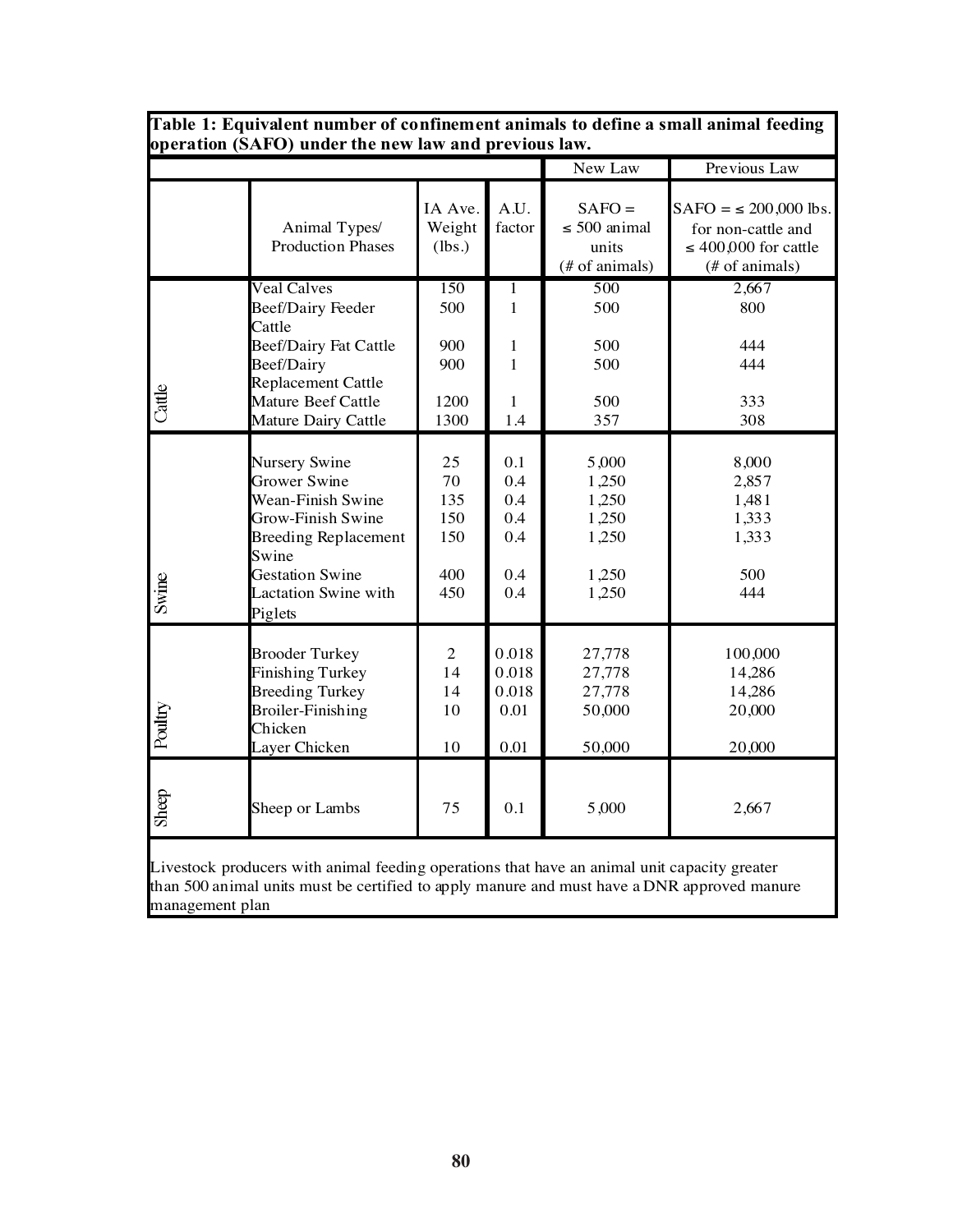#### **Table 2. DNR Field Office Contact Information**

| <b>DNR</b> Field Office | Location                                                      | Phone              | Fax              |
|-------------------------|---------------------------------------------------------------|--------------------|------------------|
| Field Office 1          | 909 West Main,<br>Suite 4<br>Manchester, IA 52057             | $(563)$ 927-2640   | $(563)$ 927-2075 |
| Field Office 2          | $2300$ $15^{\text{th}}$ St. S.W.<br>Mason City, IA 50401      | $(641)$ 424-4073   | $(641)$ 424-9342 |
| Field Office 3          | 1900 N. Grand Ave.<br>Spencer, IA 51301                       | $(712)$ 262-4177   | $(712)$ 262-2901 |
| Field Office 4          | 1401 Sunnyside Lane<br>Atlantic, IA 50022                     | $(712)$ 243-1934   | $(712)$ 243-6251 |
| Field Office 5          | 401 SW $7^{\text{th}}$ St.<br>Suite I<br>Des Moines, IA 50309 | $(515)$ 725-0268   | $(515)$ 725-0218 |
| Field Office 6          | 1004 W. Madison<br>Washington, IA 52353                       | $(319) 653 - 2135$ | $(319)$ 653-2856 |

| Table 3: Required separation distances (in feet) for buildings or public use areas by type of |  |  |
|-----------------------------------------------------------------------------------------------|--|--|
| manure and method of manure application                                                       |  |  |

|                                                                     | Dry Manure                         |                                                      | Liquid Manure (except irrigated) |                                   |                                                      |  |
|---------------------------------------------------------------------|------------------------------------|------------------------------------------------------|----------------------------------|-----------------------------------|------------------------------------------------------|--|
| Buildings or                                                        | Surface Application                |                                                      |                                  | Surface Application               |                                                      |  |
| Public Use<br>Areas                                                 | Incorporated<br>within<br>24 hours | Incorporated after<br>24 hrs. or not<br>incorporated | Direct<br>Injection              | Incorporated<br>within 24<br>hrs. | Incorporated<br>after 24 hrs. or<br>not incorporated |  |
| Residence<br><b>Business</b><br>Church<br>School<br>Public use area | 0                                  | 0                                                    | 0                                | 0                                 | 750 ft. $1$                                          |  |

- 1. a) This separation distance applies only to liquid manure from confinement feeding operations. It does not apply to manure from open feed lots or dry manure. The required 750-foot separation distance also does not apply if any of the following exist:
	- 1 ) manure is injected or incorporated within 24 hours,
	- 2 ) a written waiver is issued by owner of the building or public use area benefiting from the required separation distance,
	- 3 ) manure comes from a small animal feeding operation (SAFO), or
	- 4) m anure is applied by low pressure spray irrigation equipment (a 250-foot separation distance applies—see Table 5).
	- b) Measure the separation distance from the applied manure to the closest point of buildings; and to the <u>facilities where people congregate</u> (for public use areas).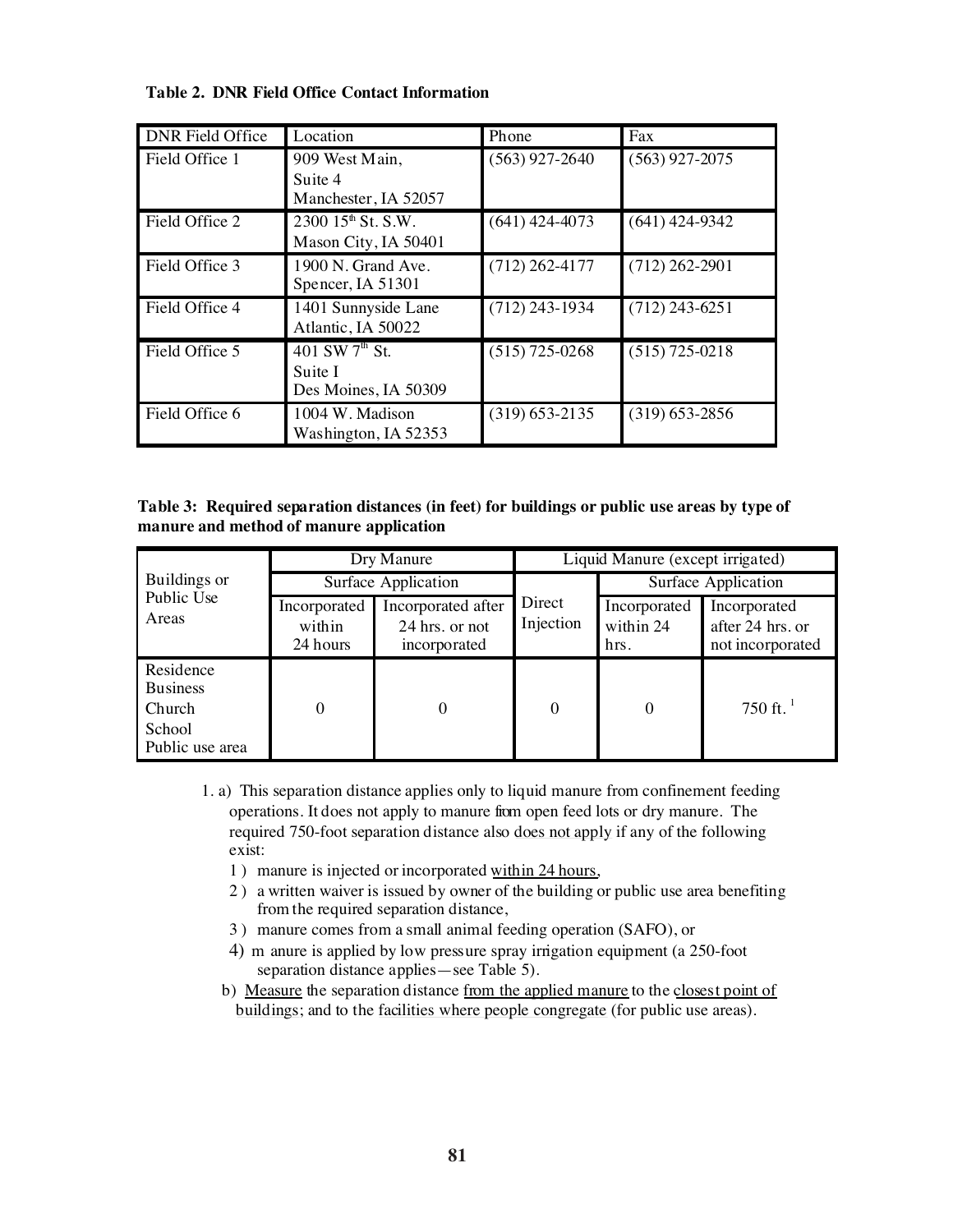# **Table 4: Required separation distances (in feet) for designated areas by type of manure and method of manure application**

|                                                                                                    | <b>Dry Manure</b>               |                                                      | Liquid Manure (except irrigated) |                              |                                                        |
|----------------------------------------------------------------------------------------------------|---------------------------------|------------------------------------------------------|----------------------------------|------------------------------|--------------------------------------------------------|
|                                                                                                    | <b>Surface Application</b>      |                                                      |                                  | Surface Application          |                                                        |
| <b>Designated Areas</b>                                                                            | Incorporated<br>on same<br>date | <b>Not</b><br>incorporated                           | <b>Direct</b><br>Injection       | Incorporated on<br>same date | <b>Not</b><br>incorporated                             |
| Sinkhole<br>Abandoned well<br>Cistern<br>Drinking water well<br>Designated wetland<br>Water source | $\boldsymbol{0}$                | $200 \text{ ft.}^2$<br>$(50$ ft. with<br>$buffer4$ ) | $\boldsymbol{0}$                 | $\Omega$                     | $200 \text{ ft}^2$<br>$(50$ ft. with<br>$buffer4$ )    |
| High quality water<br>resource                                                                     | $\overline{0}$                  | 800 ft. $2,3$<br>$(50$ ft. with<br>$buffer4$ )       | $\overline{0}$                   | $\theta$                     | 800 ft. $\sqrt[2,3]}$<br>$(50$ ft. with<br>$buffer4$ ) |
| Unplugged ag<br>drainage well<br>Ag drainage well<br>surface inlet                                 | $\boldsymbol{0}$                | 200 <sup>5</sup>                                     | $\boldsymbol{0}$                 | $\theta$                     | $200^5$                                                |

- 2. The separation distance applies to both open feedlots and confinement feeding operations, regardless of size. The 200-foot or 800-foot separation distance does not apply if either of the following exist:
	- a) I f manure is injected or incorporated on the same date as the manure was land applied, it can be applied up to the edge of the designated area, or
	- b) I f a 50-foot buffer is established around a designated area, manure can be applied up to the edge of the buffer
- 3. C heck with the DNR if you are adjacent to a high quality water resource, because an 800-foot separation distance may apply pending a proposed rule change.
- 4. D o not apply manure in the vegetative buffer.
- 5. M anure shall not be applied within 200 feet of an unplugged ag drainage well or unplugged ag drainage well surface inlet, unless injected or incorporated on the same date.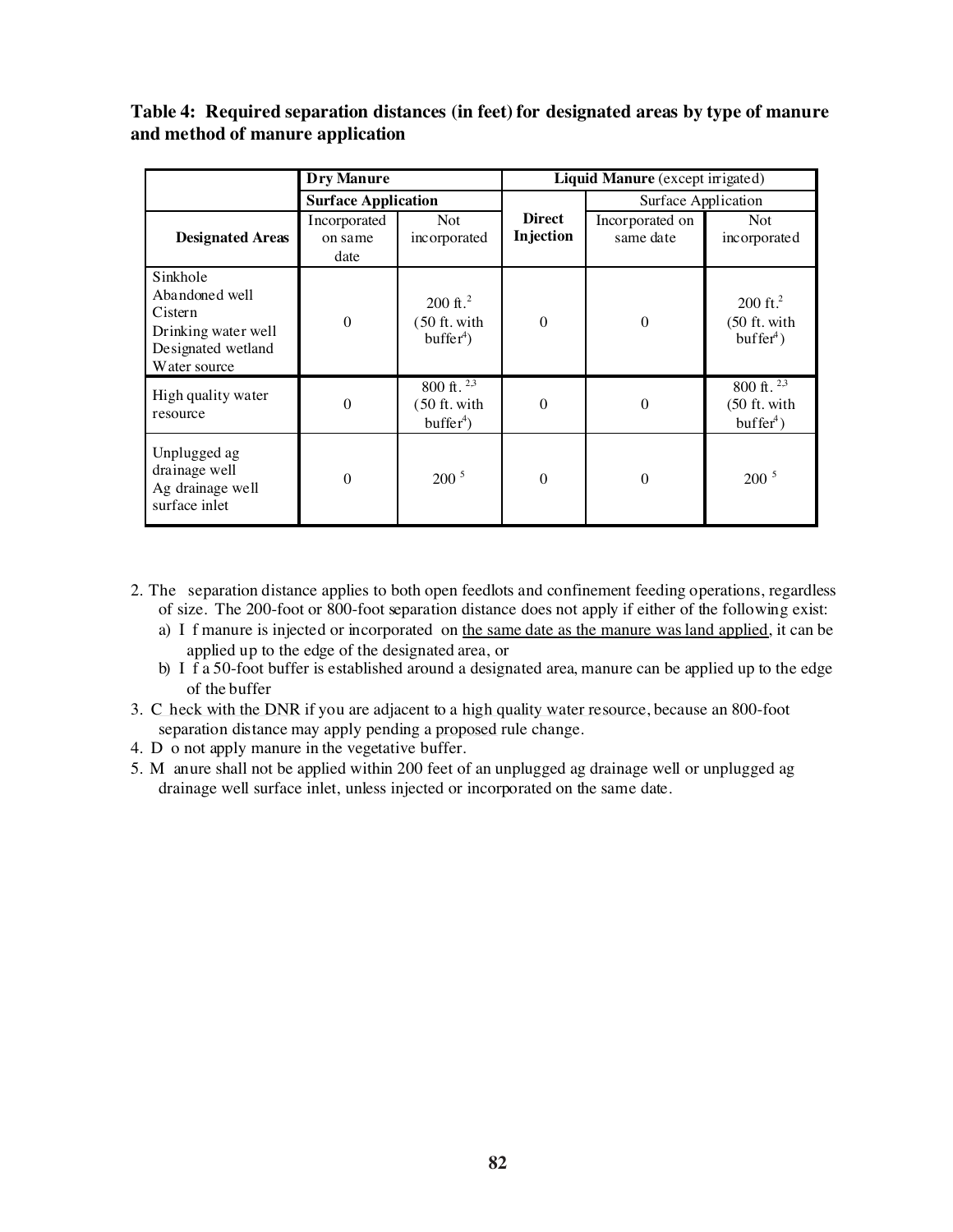|                                             | <b>Irrigated Liquid Manure</b>        |                                      |  |
|---------------------------------------------|---------------------------------------|--------------------------------------|--|
| <b>Protected Areas</b>                      | Low Pressure<br>$(< 25 \,\text{psi})$ | High Pressure<br>$(>25 \text{ psi})$ |  |
| <b>Property Boundary Line</b>               | $100 \text{ ft.}^1$                   | $100 \text{ ft.}^1$                  |  |
| <b>Buildings or Public Use Areas</b>        |                                       |                                      |  |
| Residence                                   |                                       |                                      |  |
| <b>Business</b>                             | $250$ ft. <sup>2</sup>                | 750 ft. <sup>3</sup>                 |  |
| Church                                      |                                       |                                      |  |
| School                                      |                                       |                                      |  |
| Public use area                             |                                       |                                      |  |
| <b>Designated Areas</b>                     |                                       |                                      |  |
| Sinkhole                                    |                                       |                                      |  |
| Abandoned well                              | $200$ ft.                             | $200$ ft.                            |  |
| Designated wetlands                         | $(50 \text{ ft. with buffer}^4)$      | $(50$ ft. with buffer $\frac{4}{3}$  |  |
| Cistern                                     |                                       |                                      |  |
| Drinking water well                         |                                       |                                      |  |
| Water source                                |                                       |                                      |  |
| High quality water resource                 | $800 \text{ ft.}^5$                   | 800 ft. <sup>5</sup>                 |  |
| Unplugged ag drainage well                  | No Irrigation                         | No Irrigation                        |  |
| Ag drainage well surface inlet              | Allowed <sup>6</sup>                  | Allowed <sup>6</sup>                 |  |
| Agricultural drainage well area (watershed) |                                       |                                      |  |

### **Table 5: Required separation distances (in feet) for land application of irrigated liquid manure**

- 1. a) Maintain at least 100 feet between the wetted perimeter (per manufacturer's specifications) and the property boundary line where irrigation is being used, and the actual wetted perimeter shall not exceed the property boundary line.
	- b) If property includes a road right-of-way (ROW), a railroad ROW or an access easement, use the boundary of the ROW or easement as the property boundary line.
- 2. a) This separation distance applies to liquid manure applied by low pressure spray irrigation equipment as defined below.
	- b) Measure the separation distance from the actual wetted perimeter of the manure to the closest point of buildings; and to the facilities where people congregate (for public use areas).
- 3. a) This separation distance applies to liquid manure from a confinement feeding operation. It does not apply to manure from open feed lots or dry manure. The required 750-foot separation distance does not apply if any of the following exist:
	- 1) manure is incorporated within 24 hours,
	- 2) a written waiver is issued by the owner of the building or public use area benefiting from the required separation distance,
	- 3) manure comes from a small animal feeding operation (SAFO), or
	- 4) manure is applied by low pressure spray irrigation (a 250-foot separation distance applies).
	- b) Measure the separation distance from the actual wetted perimeter of the manure to the closest point of buildings; and to the <u>facilities where people congregate</u> (for public use areas).
- 4. Do not apply manure in the vegetative buffer.
- 5. Check with the DNR if you are adjacent to a high quality water resource, because an 800-foot separation distance may apply pending a proposed rule change.
- 6. No manure can be applied by spray irrigation equipment within an ag drainage well area. An ag drainage well area includes all land where surface or subsurface water drain to the well directly or through a drainage system connected to the well.